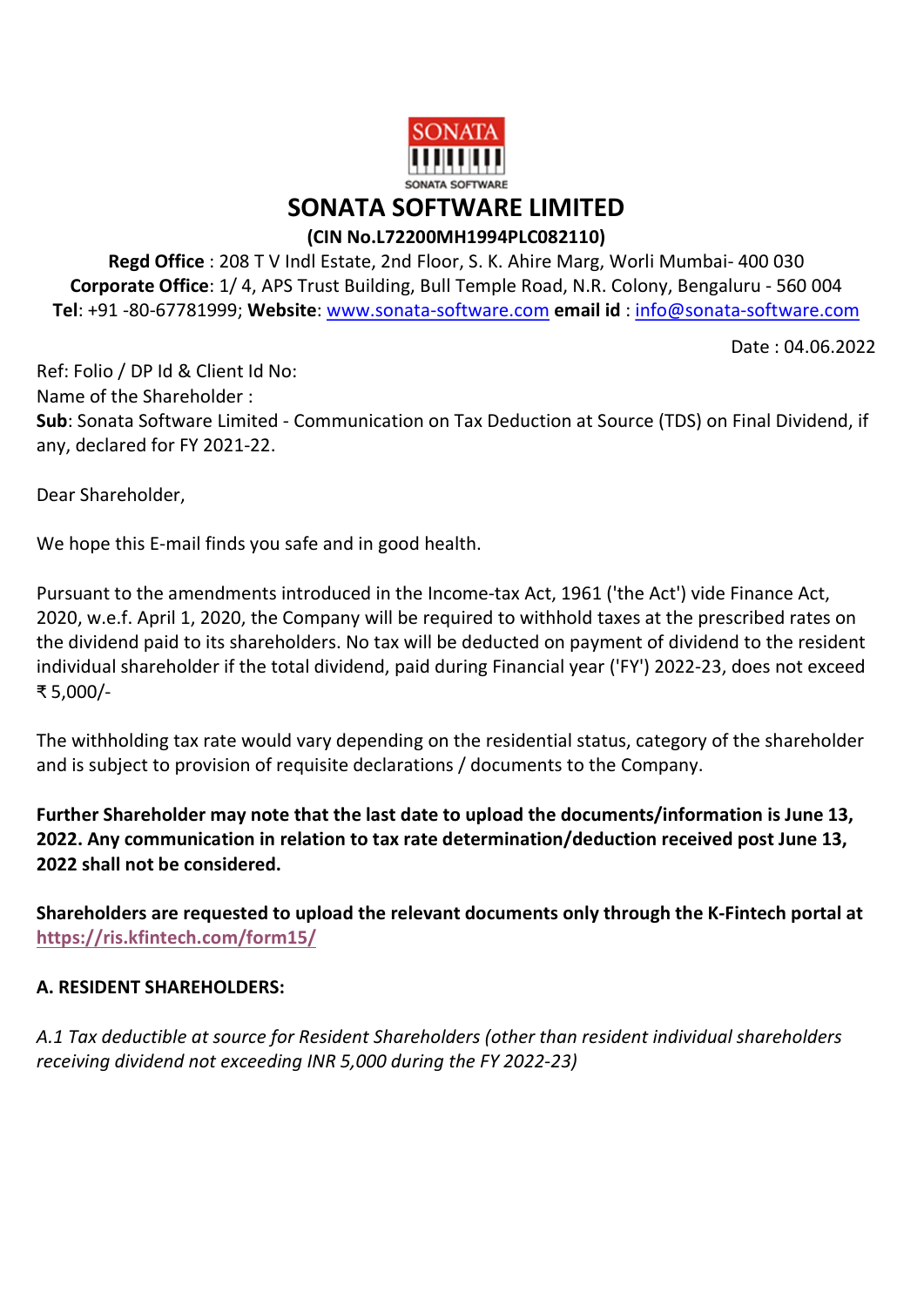| S.No           | <b>Particular</b>                                                                                                                                                                                                                        | <b>Withholding tax</b><br>rate                                                                                               | Declaration /<br>documents<br>required                                                                                               |  |
|----------------|------------------------------------------------------------------------------------------------------------------------------------------------------------------------------------------------------------------------------------------|------------------------------------------------------------------------------------------------------------------------------|--------------------------------------------------------------------------------------------------------------------------------------|--|
| 1              | Valid PAN updated with the Depository<br>Participant in case shares are held in<br>dematerialized form; or Registrar and<br>Transfer Agent ('RTA') in case shares are<br>held in physical form and no exemption<br>sought by Shareholder | 10%                                                                                                                          | N.A.                                                                                                                                 |  |
| $\overline{2}$ | No / Invalid PAN with the Depository<br>Participant in case shares are held in<br>dematerialized form; or RTA in case shares   20%<br>are held in physical form and no exemption<br>sought by Shareholder                                |                                                                                                                              | N.A.                                                                                                                                 |  |
| 3              | Availability of lower/nil tax deduction<br>certificate<br>issued<br>by<br>Income<br>Tax<br>Department u/s 197 of the Act                                                                                                                 | Rate<br>specified<br>in<br>Lower<br>tax<br>withholding<br>certificate obtained<br>Income<br>from<br><b>Tax</b><br>Department | Copy of PAN<br>card $/$<br>Copy of lower<br>tax<br>withholding<br>certificate<br>obtained<br>from Income<br><b>Tax</b><br>Department |  |

A.2 Nil Tax Deductible at Source on dividend payment to Resident Shareholders if the Shareholders submit documents mentioned in table below with the Company/ RTA

| S.No | <b>Particular</b>                        | Declaration / documents required                                                                                                                                                                                                                               |
|------|------------------------------------------|----------------------------------------------------------------------------------------------------------------------------------------------------------------------------------------------------------------------------------------------------------------|
|      | An Individual furnishing Form<br>15G/15H | Copy of PAN card (refer point iii to the Notes<br>below)<br>Declaration in Form No. 15G (applicable to an<br>individual who is less than 60 years) / Form 15H<br>(applicable to an Individual who is 60 years and<br>above), fulfilling prescribed conditions. |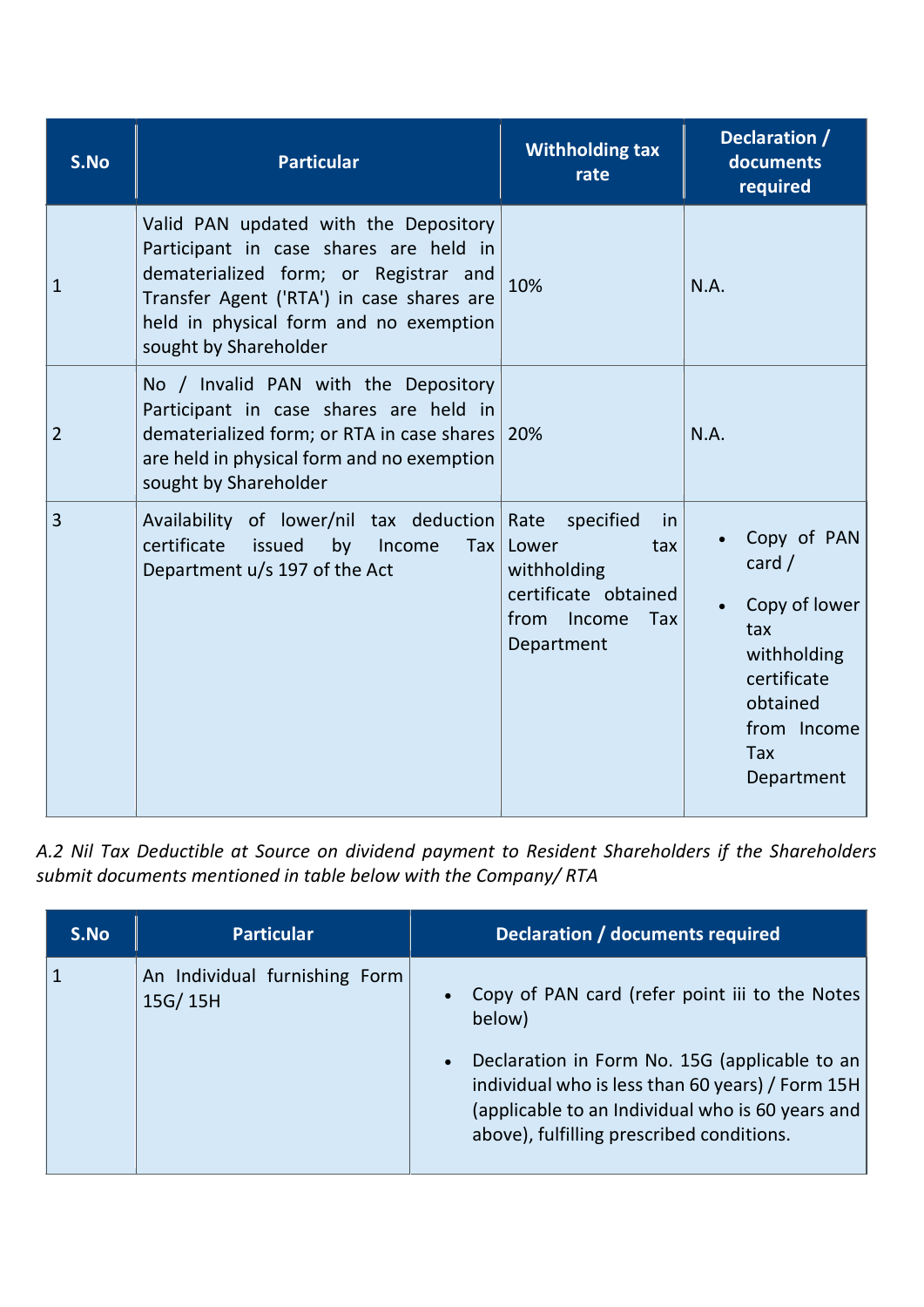| $\overline{2}$ | Shareholders to whom section<br>194 of the Act does not apply<br>such as LIC, GIC, Business Trust<br>(REIT, InVIT) etc.                                                                           | Copy of PAN card<br>Self-declaration in Annexure-1, along with<br>adequate documentary evidence<br>(e.g.,<br>registration certificate), to the effect that the no<br>tax withholding is required as per provisions of<br>section 194 of the Act.                                                             |
|----------------|---------------------------------------------------------------------------------------------------------------------------------------------------------------------------------------------------|--------------------------------------------------------------------------------------------------------------------------------------------------------------------------------------------------------------------------------------------------------------------------------------------------------------|
| 3              | Shareholder covered u/s 196 of<br>the Act such as Government,<br>RBI, Mutual Funds specified u/s<br>$10(23D)$ ,<br>corporations<br>established by Central Act and<br>exempt from Income Tax.      | Copy of PAN card<br>Self-declaration in Annexure-1, along with<br>documentary<br>adequate<br>evidence,<br>substantiating applicability of 196 of the Act.                                                                                                                                                    |
| $\overline{4}$ | Category I and II Alternative<br>Investment Fund (AIF)                                                                                                                                            | Copy of PAN card<br>Self-declaration in Annexure-1, that AIF's<br>income is exempt under Section 10 (23FBA) of<br>the Act and they are governed by SEBI<br>regulations as applicable to Category I or<br>Category II AIFs, along with copy of registration<br>certificate.                                   |
| 5              | Any other entity exempt from<br>withholding tax under the<br>provisions of section 197A of<br>(including)<br>Act<br>the<br>those<br>mentioned<br>Circular<br>in<br>No.<br>18/2017 issued by CBDT) | Copy of PAN card<br>Self-declaration in <b>Annexure-1</b> , along with<br>adequate<br>documentary<br>evidence,<br>substantiating the nature of the entity<br>Copy of the lower tax withholding certificate<br>$\bullet$<br>obtained from Income Tax Department (except<br>those covered by Circular 18/2017) |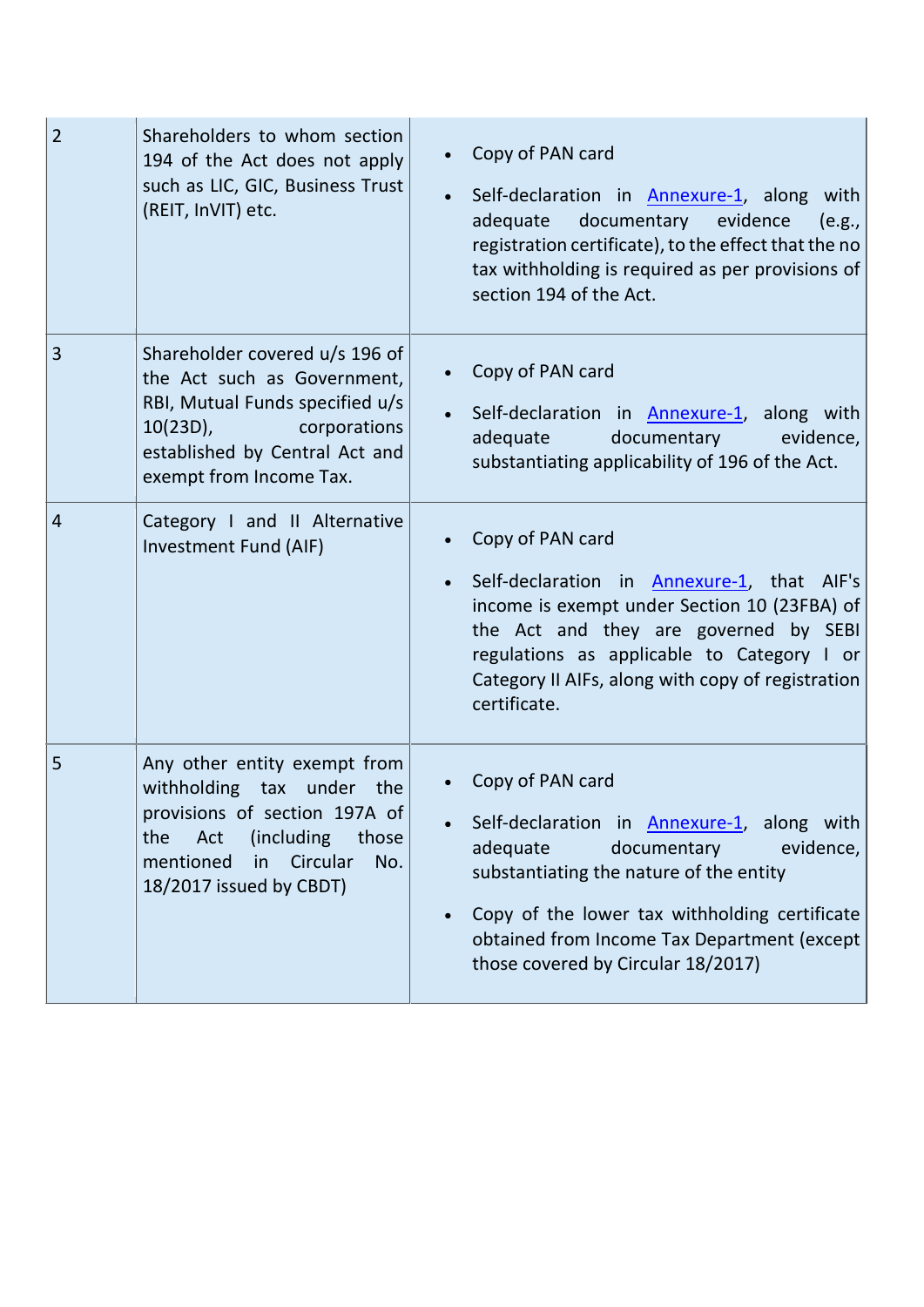Tax deductible at source for non-resident shareholders.

| S.No         | <b>Particular</b>                                                                       | <b>Withholding tax</b><br>rate                                                                            | <b>Declaration / documents required</b>                                                                                                                                                                                                                                                                                                                                                                                                                                                                                                                                                                                                                                                                                                                                                                                                                                                                                                                                                                                                                                                                                                   |
|--------------|-----------------------------------------------------------------------------------------|-----------------------------------------------------------------------------------------------------------|-------------------------------------------------------------------------------------------------------------------------------------------------------------------------------------------------------------------------------------------------------------------------------------------------------------------------------------------------------------------------------------------------------------------------------------------------------------------------------------------------------------------------------------------------------------------------------------------------------------------------------------------------------------------------------------------------------------------------------------------------------------------------------------------------------------------------------------------------------------------------------------------------------------------------------------------------------------------------------------------------------------------------------------------------------------------------------------------------------------------------------------------|
| $\mathbf{1}$ | Foreign<br>Institutional<br>Investors (FIIs) /<br>Foreign Portfolio<br>Investors (FPIs) | 20%<br>(plus)<br>applicable<br>surcharge<br>and<br>cess) or tax treaty<br>rate whichever is<br>beneficial | Copy of PAN card (if available)<br>Self-declaration in Annexure-2,<br>Copy of Tax Residency certificate issued<br>by revenue authority of country of<br>residence of shareholder for the financial<br>year 2022 and financial year 2023<br>(covering the period from April 1, 2022 to<br>March 31, 2023)<br>Self-Declaration in Form 10F if all the<br>details required in this form are not<br>mentioned in the TRC in Annexure-4.<br>Self-declaration by the non-resident<br>shareholder of having no permanent<br>establishment / Fixed base or place of<br>business / Business Connection / Place of<br>Effective<br>Management/beneficial<br>ownership, in India in accordance with the<br>applicable DTAA (pertaining to FY 2022-<br>23) (Refer <b>Annexure-5</b> )<br>(Note: Application of beneficial Tax Treaty Rate<br>shall depend upon the completeness and<br>satisfactory review by the Company of the<br>documents submitted by the non-resident<br>shareholders. In case the documents are found<br>to be incomplete, the Company reserves the<br>right to not consider the tax rate prescribed<br>under the tax treaty). |
| 2            | Alternative<br>Investment Fund -<br>Category<br>$\mathbf{III}$<br>located<br>in         | 10%<br>(plus<br>applicable<br>surcharge<br>and<br>cess)#                                                  | Copy of PAN card (if available)                                                                                                                                                                                                                                                                                                                                                                                                                                                                                                                                                                                                                                                                                                                                                                                                                                                                                                                                                                                                                                                                                                           |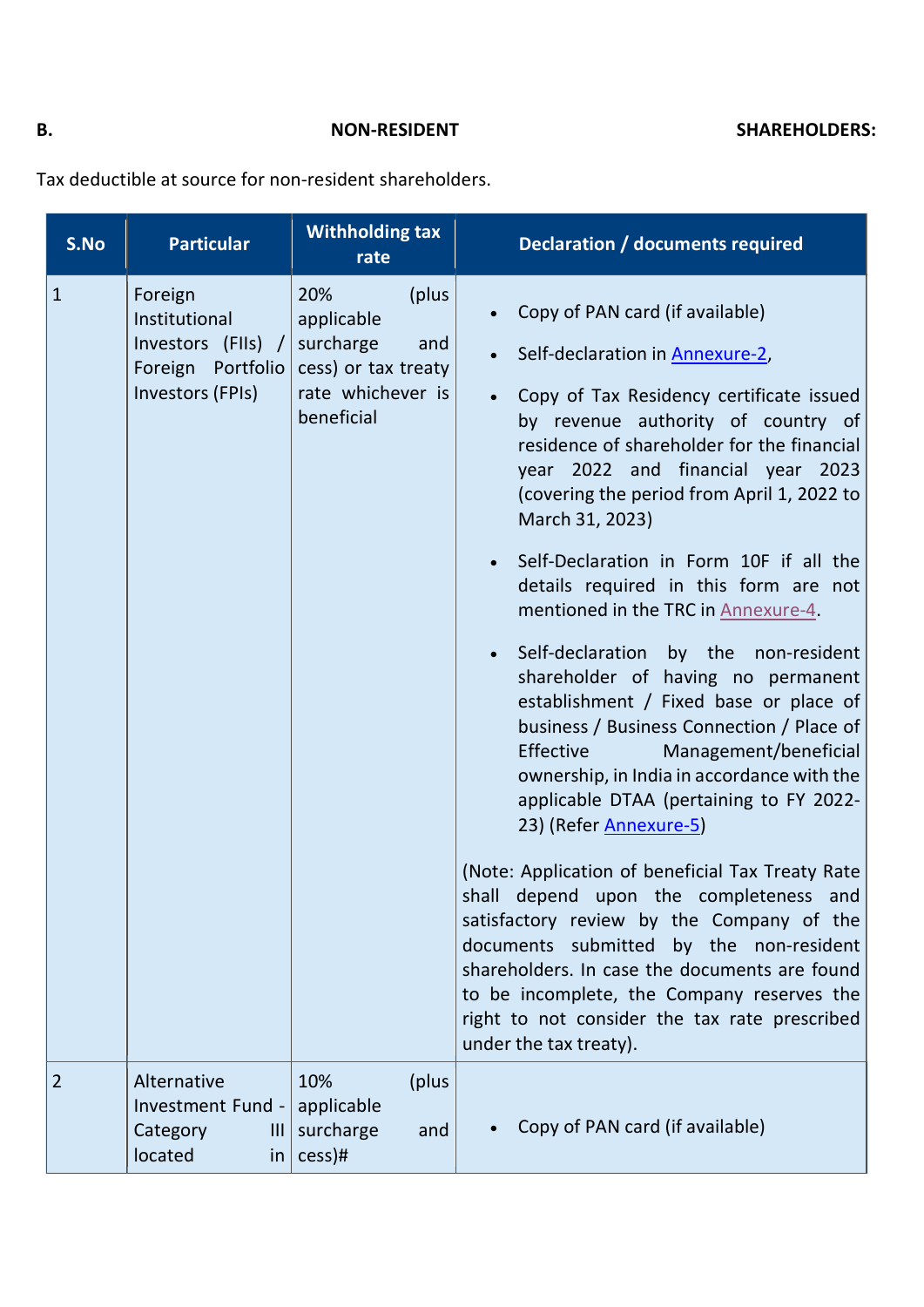|   | International<br><b>Financial Services</b><br>Centre                                                                                                   |                                                                                                           | Self-declaration in <b>Annexure-3</b> , along with<br>$\bullet$<br>documentary<br>evidence<br>adequate<br>substantiating the nature of the entity                                                                                                                                                                                                                                                                                                                                                                                                                                                                                                                                                                                                                                                                                                                                                                                                                                                                                                                                                        |
|---|--------------------------------------------------------------------------------------------------------------------------------------------------------|-----------------------------------------------------------------------------------------------------------|----------------------------------------------------------------------------------------------------------------------------------------------------------------------------------------------------------------------------------------------------------------------------------------------------------------------------------------------------------------------------------------------------------------------------------------------------------------------------------------------------------------------------------------------------------------------------------------------------------------------------------------------------------------------------------------------------------------------------------------------------------------------------------------------------------------------------------------------------------------------------------------------------------------------------------------------------------------------------------------------------------------------------------------------------------------------------------------------------------|
| 3 | Other<br>Non-<br>resident<br>shareholders<br>(except those who<br>are tax residents<br><b>Notified</b><br><b>of</b><br>Jurisdictional<br>Area)         | 20%<br>(plus)<br>applicable<br>surcharge<br>and<br>cess) or tax treaty<br>rate whichever is<br>beneficial | To avail beneficial rate of tax treaty following tax<br>documents would be required:<br>Copy of PAN card (if available)<br>Copy of Tax Residency certificate issued<br>$\bullet$<br>by revenue authority of country of<br>residence of shareholder for the financial<br>year 2022 and financial year 2023<br>(covering the period from April 1, 2022 to<br>March 31, 2023)<br>Self-Declaration in Form 10F in Annexure-<br>$\bullet$<br><u>4</u> .<br>Self-declaration for non-existence<br>of<br>permanent establishment / fixed base /<br>business connection in India, place of<br>beneficial<br>effective<br>management,<br>ownership and eligibility to avail tax treaty<br>benefit [on shareholder's letterhead] in<br>Annexure-5<br>(Note: Application of beneficial Tax Treaty Rate)<br>shall depend upon the completeness and<br>satisfactory review by the Company of the<br>documents submitted by the non-resident<br>shareholders. In case the documents are found<br>to be incomplete, the Company reserves the<br>right to not consider the tax rate prescribed<br>under the tax treaty). |
| 4 | Non-Resident<br>Shareholders who<br>are tax residents<br>of<br><b>Notified</b><br><b>Jurisdictional Area</b><br>defined u/s<br>as<br>94A(1) of the Act | 30%                                                                                                       | N.A                                                                                                                                                                                                                                                                                                                                                                                                                                                                                                                                                                                                                                                                                                                                                                                                                                                                                                                                                                                                                                                                                                      |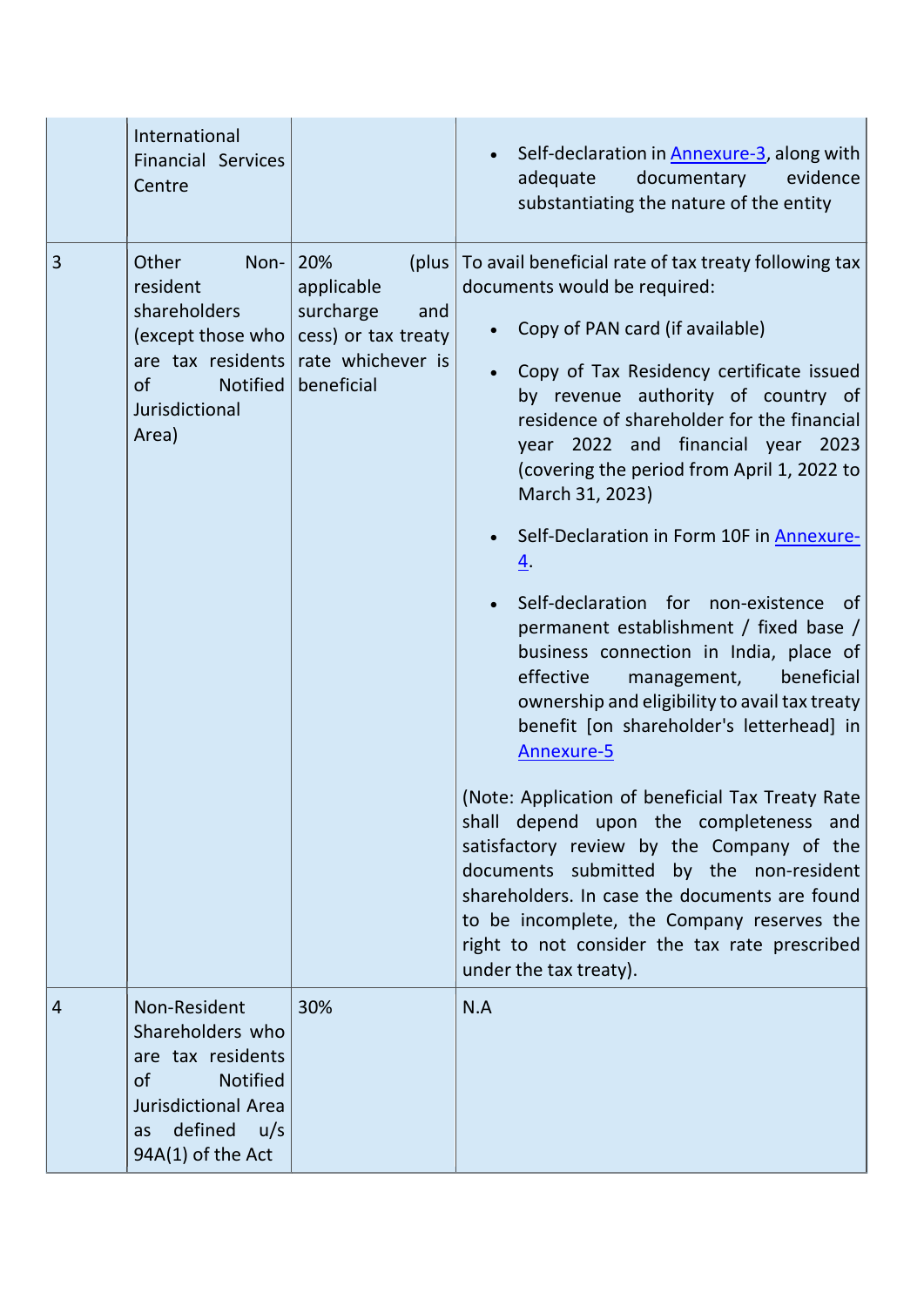| 5 | Sovereign Wealth   NIL<br>funds and Pension<br>funds notified by<br>Central<br>Government u/s<br>10(23FE) of the<br>Act                                              |                                                                   | Copy of the notification issued by CBDT<br>substantiating the applicability of section<br>10(23FE) of the Act issued by the<br>Government of India.<br>• Self-Declaration<br>in<br>Annexure-6<br>&<br>Annexure-7) that the conditions specified<br>in section 10(23FE) have been complied<br>with |
|---|----------------------------------------------------------------------------------------------------------------------------------------------------------------------|-------------------------------------------------------------------|---------------------------------------------------------------------------------------------------------------------------------------------------------------------------------------------------------------------------------------------------------------------------------------------------|
| 6 | Subsidiary of Abu   NIL<br>Dhabi Investment<br>Authority (ADIA)<br>prescribed<br>as<br>under section<br>10(23FE) of the<br>Act                                       |                                                                   | Self-Declaration in <b>Annexure-8</b> ) substantiating<br>the fulfilment of conditions prescribed under<br>section 10(23FE) of the Act                                                                                                                                                            |
| 7 | Availability<br>Lower/NIL<br>deduction<br>certificate issued certificate<br>by Income Tax obtained<br>Department $u/s$ Income<br>195 or 197 of the Department<br>Act | $\text{tax}$ Lower<br>$\frac{1}{2}$<br>withholding<br>from<br>Tax | of Rate specified in Copy of the lower tax withholding certificate<br>obtained from Income Tax Department                                                                                                                                                                                         |

#In case PAN is not updated with the Company's RTA or depository; or PAN is not available; and information sought in the declaration are not provided, higher rate of withholding tax as per section 206AA shall shall be applied.

## Notes:

Update your KYC data to receive all communications and dividend information - The shareholders are requested to update their KYC data viz., PAN Number, email id, address, mobile number and bank account details by submitting the relevant details with our Registrar & Share Transfer Agent (RTA) whose address is given below. Shareholders holding shares in dematerialized mode are requested to update the same with their respective Depository Participant to ensure ease of communication and seamless remittances.

The Company will issue soft copy of the TDS certificate to its shareholders through email registered with the Depository Participant / RTA post payment of the dividend. Shareholders will be able to download the tax credit statement from the Income Tax Department's website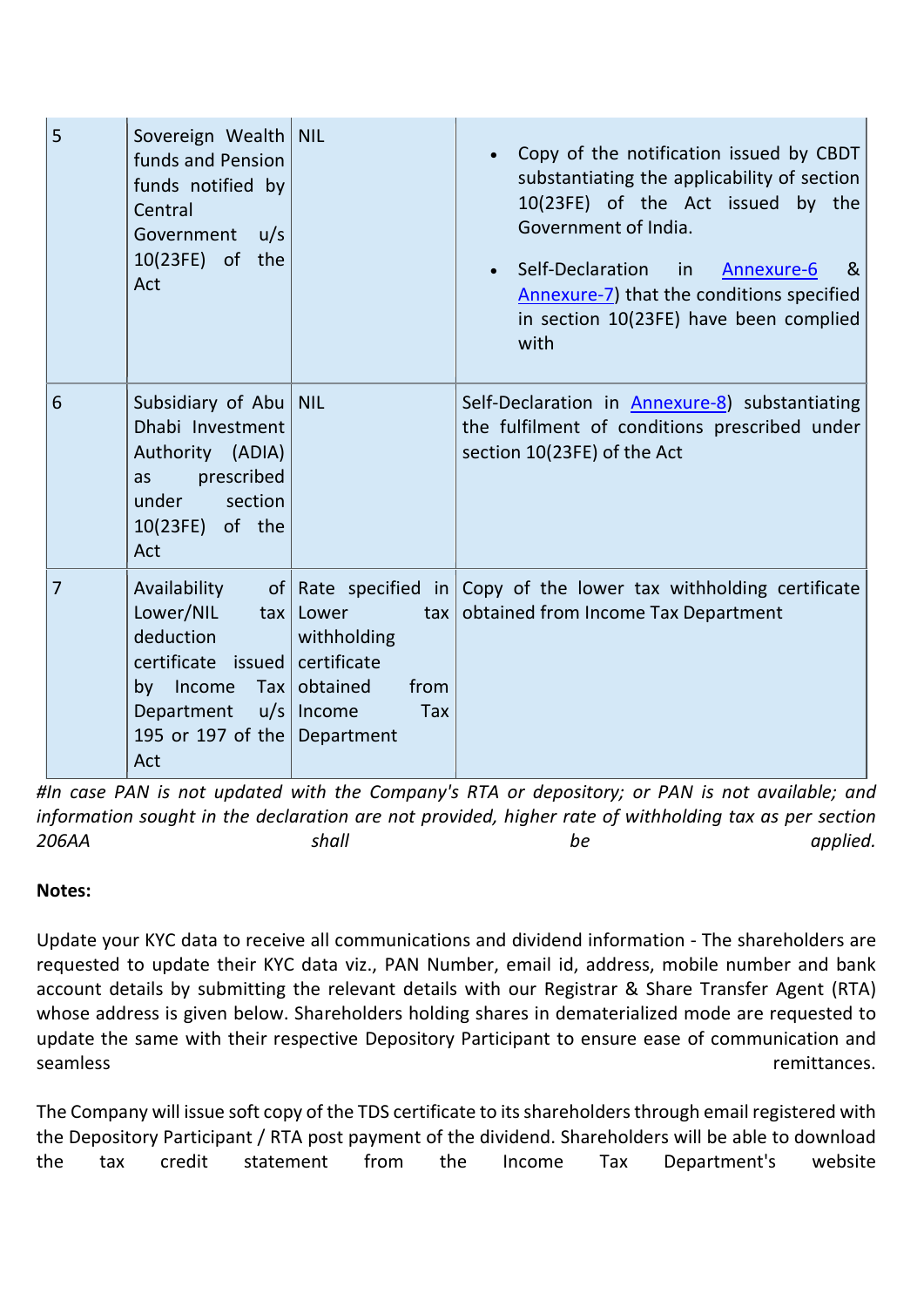| https://incometaxindiaefiling.gov.in | (refer |  | Form | 26AS). |
|--------------------------------------|--------|--|------|--------|
|--------------------------------------|--------|--|------|--------|

The aforesaid documents such as Form 15G/ 15H, documents under section 196, 197A, FPI Registration Certificate, Tax Residency Certificate, Lower Tax certificate etc. shall be uploaded on the link https://ris.kfintech.com/form15/ on or before June 13, 2022 to enable the Company to determine the appropriate withholding tax rate applicable. In case where copy of documents (such as, PAN card, Registration certificate, etc.) is provided, the copy should be self-attested by the Shareholder or its authorized signatory. Any communication in relation to tax rate determination/deduction received post *June 13*, 202*2* shall not be considered.

Additionally, in case a resident shareholder or a non-resident shareholder having a PE in India qualifies as a "specified person" as per section 206AB of the Act, higher rate of TDS as per section 206AB of the Act shall be applied. In this respect, the company reserves the right to independently verify whether the shareholder qualifies as a "specified person" as persection 206AB of the Act from the utility released by the income-tax authority and apply TDS at a higher rate as applicable.

In case you are a non-resident shareholder (even if individual, company, firm, trust or any other type of entity), request you to provide a No PE declaration which allows the Company to take a well-evaluated position on non-applicability of the said section 206AB of the Act. After receipt of any of the above declarations, if the Company basis its independent assessment, finds any information that is contrary to the declarations received by it, the Company reserves right to rely on the results of its independent assessment and make a deduction of taxes at a higher rate as per applicable provisions of the Act.

Determination of withholding tax rate is subject to necessary verification by the Company of the shareholder details as available with the Depository Participant in case shares are held in dematerialized form; or RTA in case shares are held in physical form as on the Record Date, and other documents available with the Company / RTA. In this respect, the company reserves the right to independently verify the PAN number of the shareholder from the National Securities Depository Ltd. ('NSDL') utility and if the same is found contrary to the PAN quoted/ provided, the company will disregard the PAN and proceed as per the prevalent law.

Shareholders holding shares under multiple accounts under different residential status / category and single PAN, may note that, higher of the tax rate as applicable to different residential status/ category will be considered for their entire shareholding under different accounts.

The documents furnished by the shareholders (such as Form 15G/15H, TRC, Form 10F, Self-Attested Declaration etc.) shall be subject to review and examination by the Company before granting any beneficial rate or NIL Rate. The Company reserves the right to reject the documents in case of any discrepancies or the documents are found to be incomplete.

In case withholding tax is deducted at a higher rate, an option is still available with the shareholder to file the return of income and claim an appropriate refund. No claim shall lie against Company for any taxes deducted by the Company.